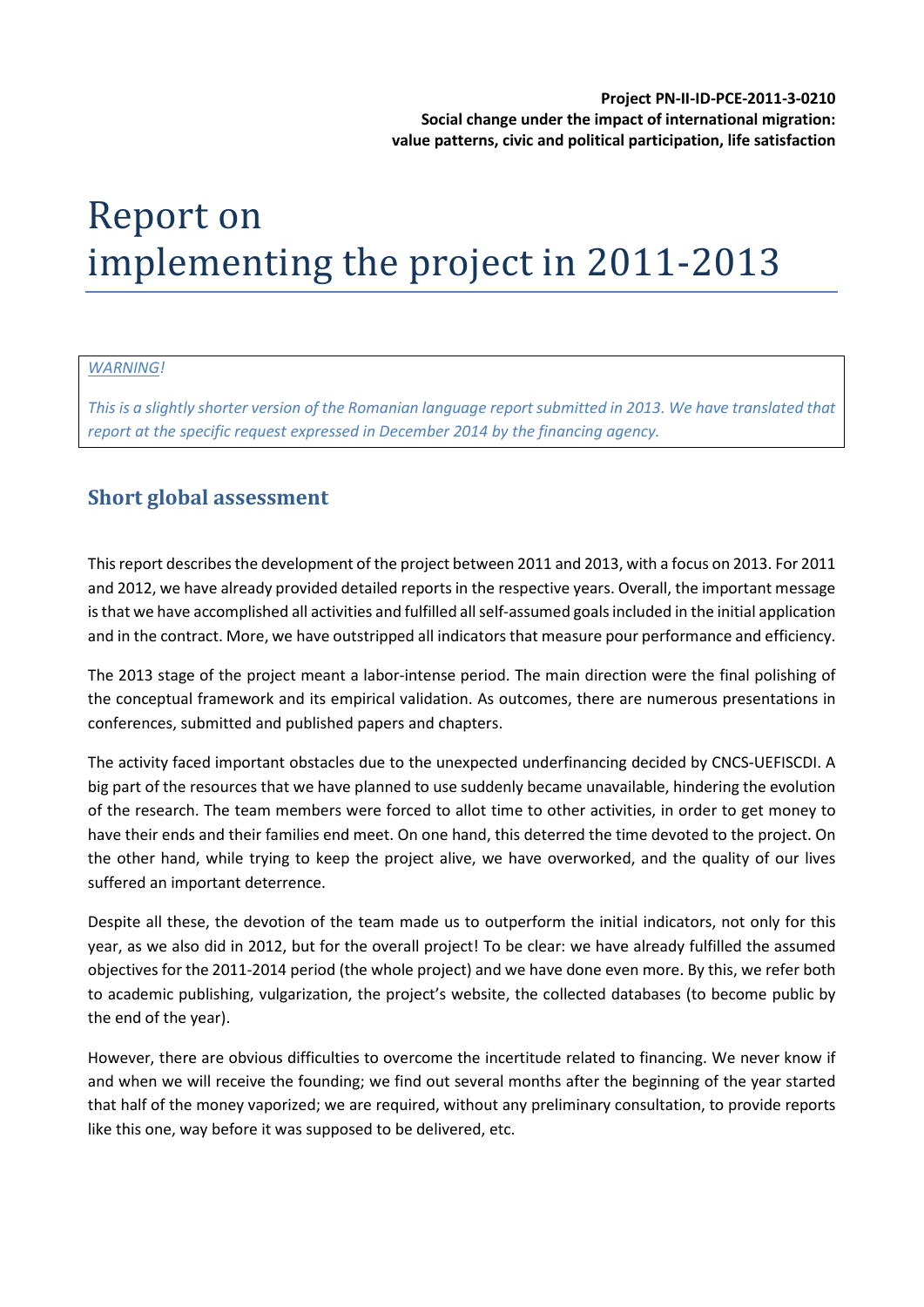# **Assumed objectives and performance indicators**

[Box 1](#page-1-0) describes the academic objectives of the whole project, while Table 1 inclides the assumed indicators for 2014. As one may noticed, the task was to continue analysing the theme that we have proposed, and to focus on dissemination.

#### <span id="page-1-0"></span>**Box 1. Project's objectives**

(SO0) Does international migration contribute to the changing of European societies by increasing similarities between European countries, in terms of social values, participation, and life satisfaction, creating the context for better institutional integration?

(SO1) The first issue to be investigated is if migrants do change behaviours and value orientations, and how.

(SO2) The second part is to see if the presence of migrants does change the host society.

#### **Table 1. Planned of activities and objectives**

| Year | <b>Objectives</b>                                                                                                                                                           | <b>Settlement</b> | <b>Deliverables</b>                                                                                                                                                                |
|------|-----------------------------------------------------------------------------------------------------------------------------------------------------------------------------|-------------------|------------------------------------------------------------------------------------------------------------------------------------------------------------------------------------|
| 2011 | Developing the conceptual<br>framework<br>Preparing data collection<br>$\bullet$<br>activities                                                                              | 2012-12-14        | 1. Material intern: studiu de prezentare a<br>background-ului teoretic<br>2. Două articole finalizate și trimise către<br>publicare<br>3. Chestionar și metodologie colectare date |
| 2012 | Data collecting WVS 2011<br>$\bullet$<br>Preliminary analyses fro<br>$\bullet$<br>empirical validation<br>Building the database with<br>$\bullet$<br>macro-level indicators | 2012-12-28        | 1. Baza de date<br>2. Minim trei articole trimise către publicare<br>3. Baza de date cu informații la nivel<br>macrosocial<br>4. Minim 6 prezentări în conferințe                  |
| 2013 | Final analyses for (SO1) and<br>(SO2)                                                                                                                                       | 2013-12-30        | 1. Prezentări în conferințe (minim 5)<br>2. Minim alte 3 articole trimise spre publicare                                                                                           |
| 2014 | Final analysis for (SO0)                                                                                                                                                    | 2014-11-12        | 1. Prezentări în conferințe (minim 2)<br>2. Minim 3 articole trimise spre publicare                                                                                                |

# **2011-2012: Short review of activities and objectives**

This was already reported in 2011 and 2012. We have reached our goals and overcome the assumed objectives. A summary of the reports provided in 2011 and 2012 includes:

- The goals were accomplished both in 2011 and in 2012..
- In the two months of 2011 for which we were financed, we managed to have an extended internal material (11468 words) to provide the background of all activity. It develops the initial proposal, and was later used in published papers..
- 2011: all preliminary activities for WVS 2011 weredone, including preparing the questionnaire, the sampling frame, etc.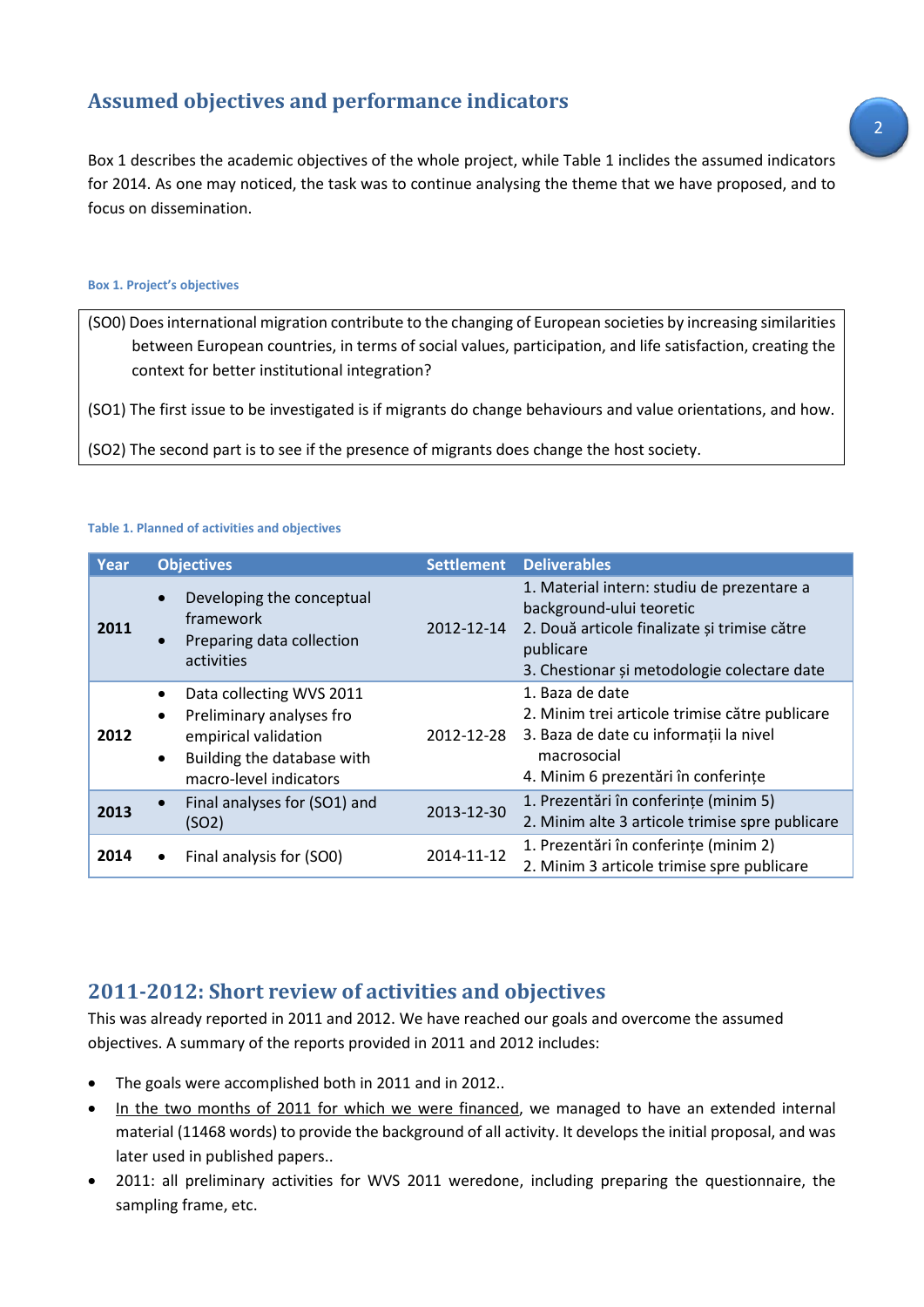- 2011: the two available PhD positions were advertised, we have received applications and recruited new colleagues. Three voluntary members joined the team
- 2011> two papers were submitted for publication (both were accepted in 2012).
- In 2012, main activity was to work on finalizing the conceptual framework. Several metholdological papers and preliminary analyses were submitted to publication, preparing the 2013-2014 activities. .
- 2012, publications: 2 ISI papers, 1 BDI paper, a book in English. 6 other submitted papers. This was more than double of the assumed objective and proved our productivity under conditions of adequate financing.
- 2012: three presentations in international conference, a seminar organized by our team (with 8 presentations; seven out of them are currently already published or submitted to publication).
- 2012: data collected in the WVS 2012 Romanian wave. The database is deposited in the ASEP/JDS data archive in Madrid. Public dissemination will start in 2014.
- 2012: contribution to a supplementary database (SER 2012) which includes, at our request, variables important to reach the objectives SO0 and SO2. Again, this doubles the assumed objective.
- 2012: the database with macro-level indicators is prepared as list of sources, made public through our website.

# **2013> activities**

The focus was on the SO1 and SO2 objectives. We showed that the two major explanations of value change due to contextual influences are complementary, not concurrent. We have also provided partial support for theories like assimilation, transnationalism, acculturation, etc. One may find more details in the published papers or in the Romanian version of this report. The basic idea is that migrants live in a double culturalcontextuality, given by the culture of the country of origin and the one in the host society.

| <b>Domain</b>                         | Impact of the culture<br>> country of origin | Impact of the culture<br>> host society | <b>Stage</b>                 |  |
|---------------------------------------|----------------------------------------------|-----------------------------------------|------------------------------|--|
| Life satisfaction                     |                                              |                                         | accepted                     |  |
| Political participation<br>(vote)     | **                                           |                                         | Conditionally accepted       |  |
| Civic participation<br>(associations) | IV                                           |                                         | Published                    |  |
| Social trust                          | ✔                                            |                                         | Under revision               |  |
| Confidence in<br>institutions         | V                                            | V                                       | language proofing            |  |
| Gender values                         |                                              |                                         | Work in progress             |  |
| Work values                           | I√                                           |                                         | Work in progress             |  |
| Schwartz's values                     |                                              |                                         | Not a product of our<br>team |  |

**Table 2. Impact of the dual cultural contextuality cultural on immigrants' values, attitudes, and behaviors**

\* preliminary data, to be presented in November 2013, in the a conference in Moscow.

\*\* the relation is not the expected one.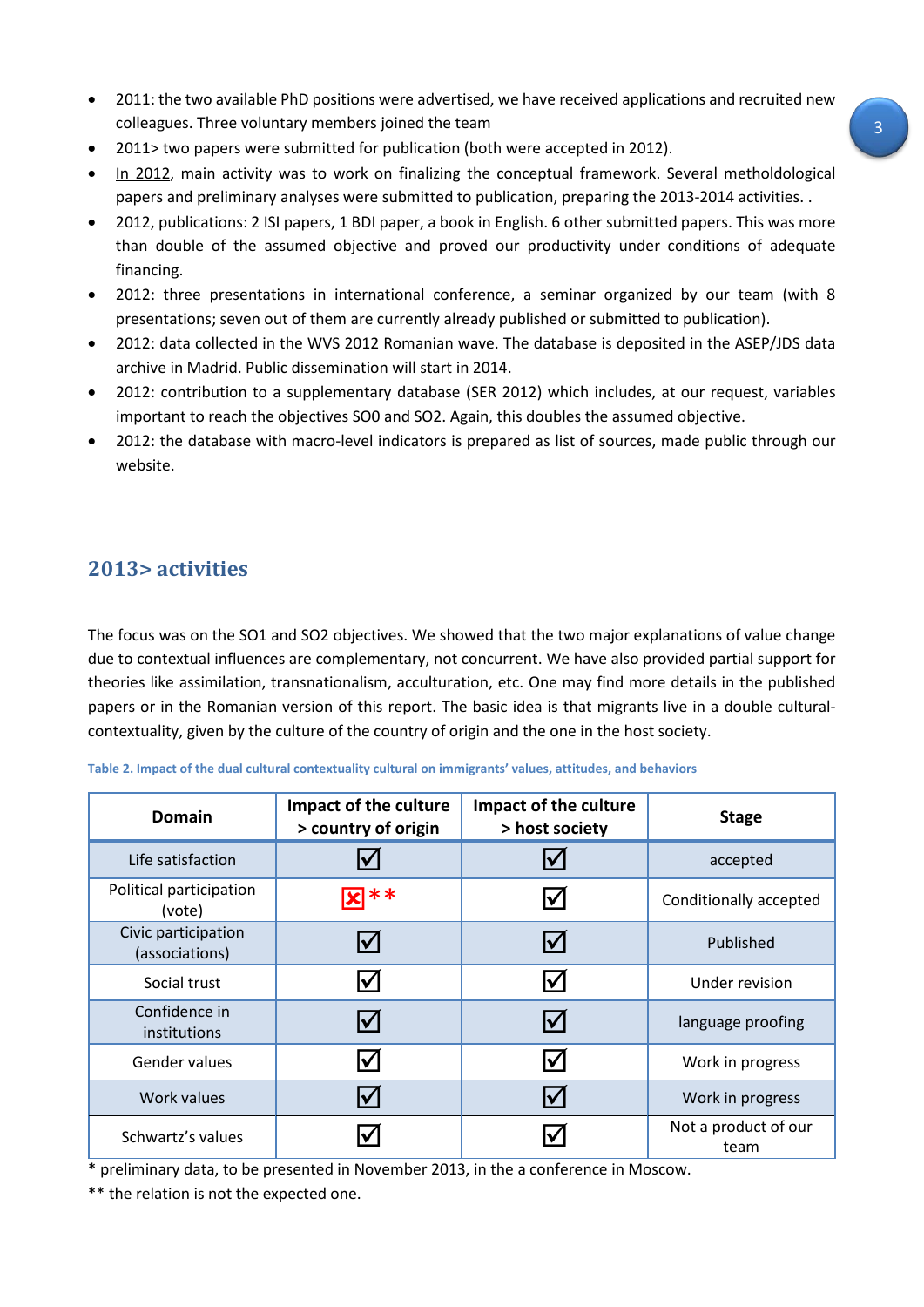Table 2 indicates the domains in which we directed our activity and the stage that we have reached. Some of  $\sqrt{4}$ the papers are already accepted or published, as the last column indicates. We have also pointed to a paper developed outside the team, by a colleague from another research group, with which we come in contact. All these papers provide the empirical validation for SO1.

For SO2, for the moment only the paper on social trust provides information.

We have also started to analyze social remittances in a manner similar to the one in which we have studied the double contextuality of immigrants, and we have good insights to complement SO1 and SO2 in such manner that we can answer SO0.

Several papers are investigating issue that will be useful in later analyses. Voicu, Tudor, Deliu, Şerban (2013) is the result of searching for an independent variable able to capture the contexts uin which immigrants live, and reflects the way in which they are later conceptualized in Voicu & Comşa (20[1](#page-3-0)3)<sup>1</sup>. Similarly, Claudiu Tufiş's 2012 book is essential for the understanding of the dependent variables in Voicu & Tufiş (2013), and Voicu & Comşa (2013). The same role is played by the book chapter Comşa & Tufiş (2014). Constantin (2012) and Voicu & Constantin (2013) prepare the dependent variables for Voicu & Voicu (2013) and for M.Voicu & A.Constantin (2013). Vlase & Voicu (2013), and Voicu & Vlase (2013) allowed a better understanding of the immigration as process.

These example contribute to sketch a pyramidal structure of our research products. EWhen preparing the main analyses, we explore these results and publish them as papers. The end product is reflected in the texts included in table 2.

Our website reports on all these products, hosts the newsletters for vulgarization. There are 623 e-mail subscribers, plus the ones that use the RSS-feed, or get information from our GooglePlus and Facbook channels.

# **2013> performance indicators**

For 2013, the minimal standard comprised 5 presentations in conferences and 3 submitted papers. For the whole project (2011-2014), the assumed indicators comprised 11 submitted papers, a book, and 13 presentations. Table 3 shows that we have outperformed these indicators, publishing much more, having almost three times more presentations etc.

<span id="page-3-0"></span> $1$ <sup>1</sup> The references are the ones in the list of outputs of the project. <u>.</u>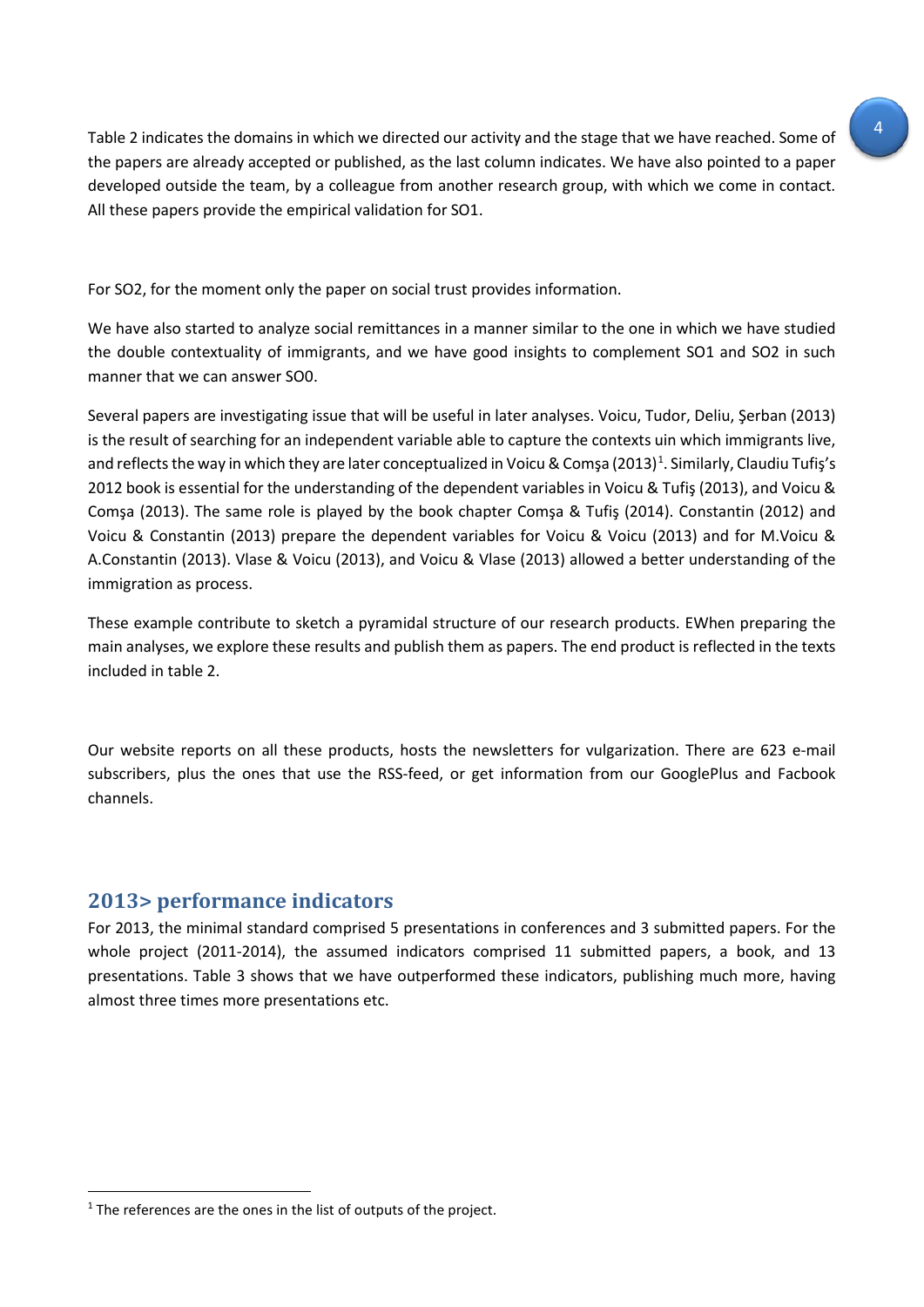#### **Table 3. Academic publications 2011-2013, with a detailed view over 2013**

|                                                                          |                                                               | <b>Papers</b>                                                     |            | <b>Books in</b> | <b>Book chapters</b>             |                                              | <b>Conferences</b> |    |                           |
|--------------------------------------------------------------------------|---------------------------------------------------------------|-------------------------------------------------------------------|------------|-----------------|----------------------------------|----------------------------------------------|--------------------|----|---------------------------|
|                                                                          |                                                               | ISI                                                               | <b>BDI</b> | <b>Romania</b>  | <b>Outside</b><br><b>Romania</b> | <b>ISI</b>                                   | <b>BDI</b>         |    | <b>Outside</b><br>Romania |
| În<br>2013                                                               | Published & accepted                                          | 3                                                                 | 5          | 1               | 1                                | 1                                            | 10                 | 9  | 2                         |
|                                                                          | Conditionally accepted                                        | 2                                                                 |            |                 | $\mathbf{1}$                     |                                              |                    |    |                           |
|                                                                          | Under review                                                  | 4                                                                 |            |                 |                                  |                                              |                    |    |                           |
|                                                                          | About to be submitted                                         | 4                                                                 |            |                 |                                  |                                              |                    |    |                           |
|                                                                          | <b>Total 2013</b>                                             | 14                                                                | 5          | 1               | $\overline{2}$                   | 1                                            | 10                 | 8  | 2                         |
|                                                                          | Total publish.+accept. 2013                                   | 5                                                                 | 5          |                 |                                  |                                              | Q                  | 8  | $\overline{2}$            |
| Total published 2011                                                     |                                                               |                                                                   |            |                 |                                  |                                              |                    |    |                           |
| Total published 2012                                                     |                                                               | 2                                                                 | 1          | 1               | 0                                | 1                                            | 3                  | 4  | 8                         |
| <b>TOTAL</b>                                                             |                                                               | 16                                                                | 6          | $\overline{2}$  | $\overline{2}$                   | 2                                            | 13                 | 12 | 10                        |
| <b>Total already published or</b><br>accepted                            |                                                               | 5                                                                 | 6          | $\overline{2}$  | $\overline{2}$                   | $\overline{2}$                               | 13                 | 12 | 10                        |
|                                                                          | TOTAL published / accepted,<br>without "condionally accepted" | 15 papers, 2 books<br>(from which: 11 papers and a book in 2013). |            |                 |                                  | 35 presentations<br>(from which: 19 in 2013) |                    |    |                           |
| Total deja publicate și acceptate,<br>incluzând "conditionally accepted" |                                                               | $\overline{7}$                                                    | 6          | 1               | 2                                | 2                                            | 10                 | 8  | 11                        |
| Performance criteria 2013                                                |                                                               | 3 papers                                                          |            |                 |                                  | 5 presentations                              |                    |    |                           |
| Performance criteria 2011-2014                                           |                                                               | 11 papers, a book                                                 |            |                 |                                  | 13 presentations                             |                    |    |                           |

All these work was done with an underpaid personnel. In 2014, it will be tough, if not impossible, to motivate the team to work in the absence of the financial incentives included in the contract (including the ones postponed from 2013) and well-deserved considering the current productivity.

# **Annex: List of publications and presentations in conferences for 2013**

# **Publications**

## *Published ISI papers*

- 1. Bogdan Voicu. 2013. [Participative Immigrants or Participative Cultures? The Importance of Cultural](http://link.springer.com/article/10.1007/s11266-013-9355-8)  [Heritage in Determining Involvement in Associations,](http://link.springer.com/article/10.1007/s11266-013-9355-8) *VOLUNTAS: International Journal of Voluntary and Nonprofit Organizations*, http://dx.doi.org/10.1007/s11266-013-9355-8 [JCR Impact factor (2012): 0.881]
- 2. Ionela Vlase, Malina Voicu. 2013. Romanian Roma Migration: The interplay between structures and [agency.](http://www.tandfonline.com/doi/abs/10.1080/01419870.2013.809133) *Ethnic and Racial Studies*, http://dx.doi.org/10.1080/01419870.2013.809133 [JRC Impact factor (2012): 1.169]

## *Accepted ISI papers*

*1.* Bogdan Voicu, Marian Vasile. Do "Cultures of Life Satisfaction" Travel? A Cross-European Study of Immigrants, *Current Sociology.* [JCR Impact Factor (2011): 0.741]

5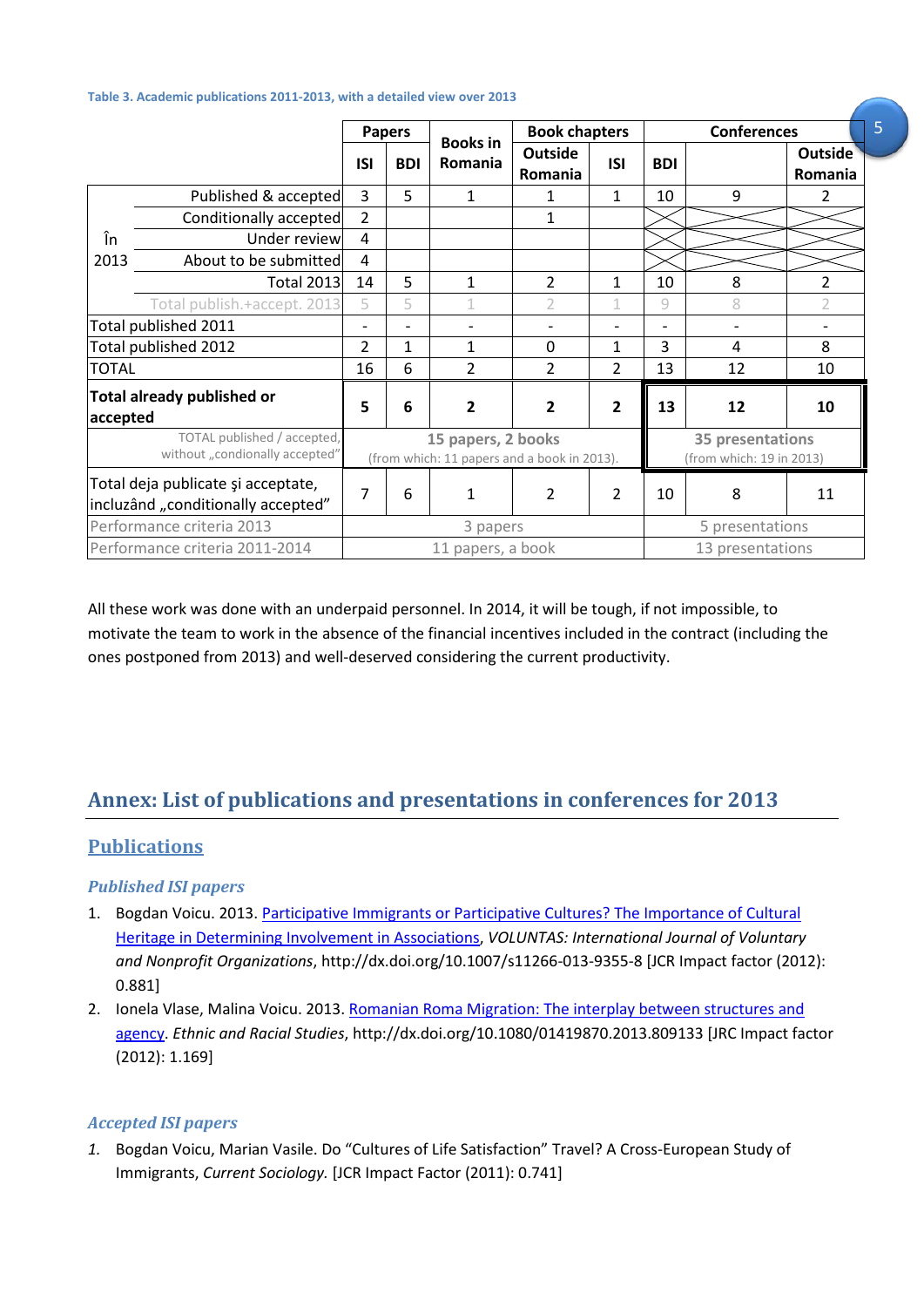## <sup>6</sup> *Conditionally accepted ISI papers*

- 1. Bogdan Voicu, Mircea Comşa. Immigrants' Participation in Voting: Exposure, Resilience, and Transferability, *Journal of Ethnic and Migration Studies.* [JCR Impact Factor (2012): 1.085]
- 2. Mălina Voicu, Andreea Constantin. Measurements of attitudes towards gender roles in cross-cultural surveys, *Social Indicators Research* [JCR Impact Factor (2012): 1.264]

## *BDI papers (published/accepted)*

- 1. Bogdan Voicu. Cross-country comparisons of student achievement: the role of social values, accepted by *RISE - [International Journal of Sociology of Education](http://www.hipatiapress.com/hpjournals/index.php/rise)*.
- 2. Marian Vasile. 2013. Sănătatea percepută, calitatea serviciilor publice de sănătate și satisfacția cu viața, forthcoming in *[Calitatea Vieţ](http://www.revistacalitateavietii.ro/)ii* 4/2013
- 3. Bogdan Voicu, Monica Şerban, Alexandra Deliu, Elena Tudor. 2013. Acquiescence effects in measuring attitudes towards immigrants: The case of Romania. forthcoming in *[Calitatea Vieţii](http://www.revistacalitateavietii.ro/)* 3/2013
- 4. Horațiu Rusu. 2012. [Measuring Social Solidarity. Some Research Notes,](http://www.google.com/url?q=http%3A%2F%2Fconnection.ebscohost.com%2Fc%2Farticles%2F86063002%2F&sa=D&sntz=1&usg=AFrqEzekMVs3Omfh76n4N8h1akZXSIvjlw) *Social Change Review,* 10(1): 71- 90.
- 5. Andreea Constantin. 2012[. Gender beliefs measurements. How a slightly different wording ofthe same](http://www.ceeol.com/aspx/issuedetails.aspx?issueid=70057212-47c9-428d-9e6d-fe9f7c047f80&articleId=eaa9a049-403b-4152-a575-ab234ac1f036)  [question changes the story,](http://www.ceeol.com/aspx/issuedetails.aspx?issueid=70057212-47c9-428d-9e6d-fe9f7c047f80&articleId=eaa9a049-403b-4152-a575-ab234ac1f036) *Social Change Review*, 10(1):37-46.

## *Books (accepted)*

1. Marian Vasile. *Introducere în SPSS pentru cercetare socială şi marketing. O perspectivă aplicată*, Iaşi: Polirom

## *Book chapters (international publishers) (accepted)*

1. Mălina Voicu, Claudiu Tufiș. 2013. [Religion and Social Participation in Postcommunist Europe,](http://link.springer.com/chapter/10.1007%2F978-94-007-6815-4_11) pp. 203-217 in Joep de Hart, Paul Dekker, Loek Halman, *Religion and Civil Society in Europe*, Dordrecht: Springer*.*

## *Book chapters (international publishers) (conditionally accepted)*

1. Mircea Comșa & Claudiu Tufiș. Reassessing the effect of economic conditions on support for democracy: Evidence from the 2009-2013 Romanian Election Study panel. In Hermann Dülmerr, Ingvill Mochman, Mălina Voicu, eds., *Values, Crisis, and Democracy,* Leiden: Brill.

## *Book chapters (Romanian publishers) (published)*

1. Bogdan Voicu, Horațiu Rusu, Mircea Comșa. 2013. Atitudini faţă de solidaritate in România,, pp. 17-44 in Lucian Marina, ed., *Ocupare şi incluziune socială*. Cluj-Napoca: Presa Universitară Clujeană.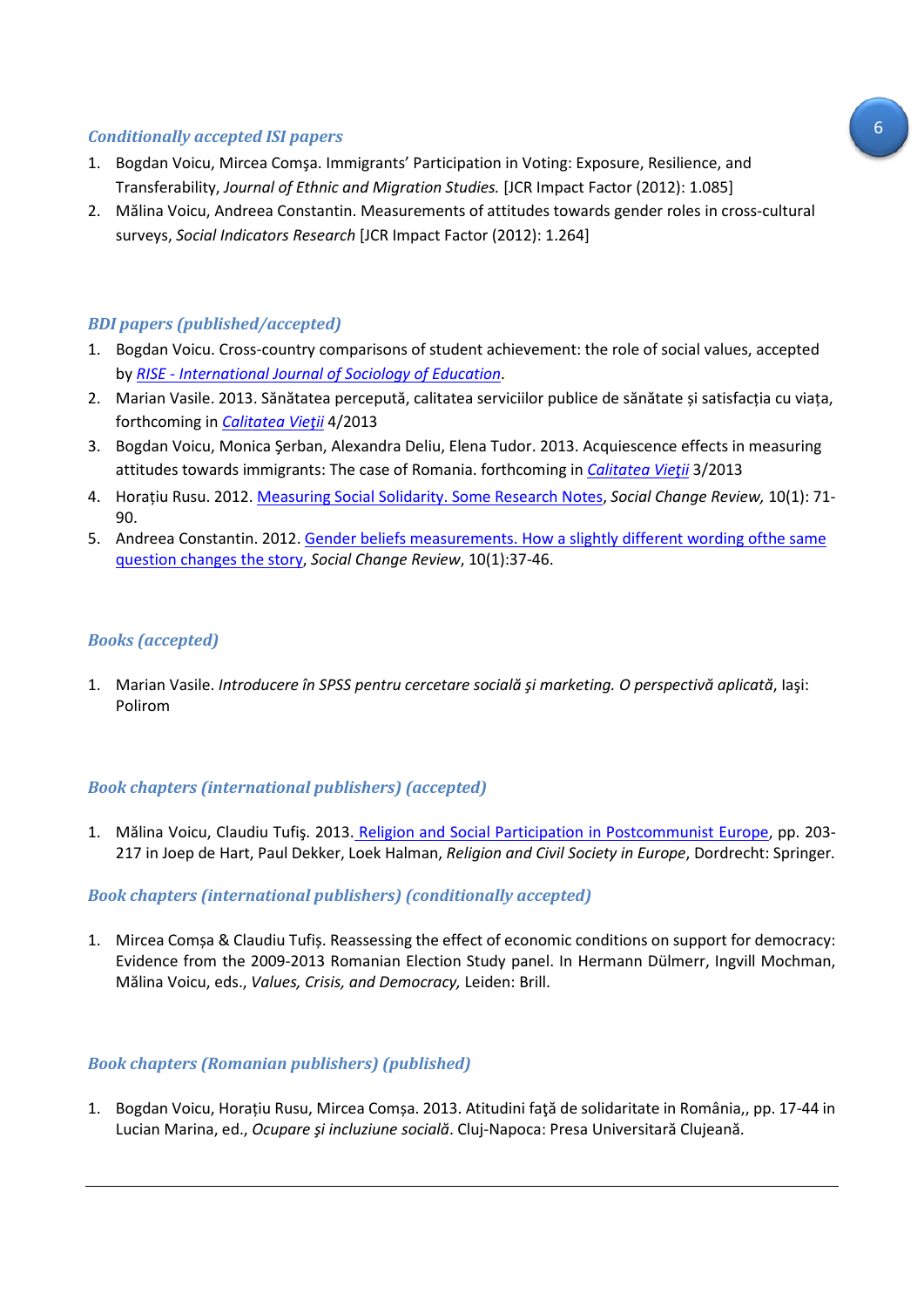#### <sup>7</sup> *ISI papers (accepted for review)*

4 papers. We do not publish their title online, to protect the blind-peer-review process.

#### *Articole în curs de finalizare şi trimitere la jurnale [neincluse în Tabelul 3]*

4 papers. We do not publish their title online, to protect the blind-peer-review process.

# **Conferences**

*ISI*

- i. Bogdan Voicu, Ionela Vlase. High-Skilled Immigrants and Social Integration in Times of Crisis. A Cross-European Analysis, *ECSR European Consortium for Sociological Research 'Developments in Social Inequality and Social Cohesion' Conference*: 14-16 October 2013, Tilburg University, Tilburg, Netherlands.
- ii. Claudiu Tufis. Trust and Substitutes of Trust in the Romanian Postcommunist Society. *2013 APSA Annual Meeting & Exhibition*, Chicago, SUA, 29 august - 1 septembrie.
- iii. Alexandra G.I. Deliu. Where to, Where from? The Narrative Construction of Social Spaces in Migration, *ESA 11th Conference: Crisis, Critique and Change*, Torino, 28-31 august 2013.
- iv. Horațiu M. Rusu, Andrei Gheorghiță. Social Solidarity in Distorted Times: Unfolding the Romanian Case, *ESA 11th Conference: Crisis, Critique and Change*, Torino, 28-31 august 2013.
- v. Alexandra G.I. Deliu. Distinctive Patterns of Transnational Migration from a Romanian Village, *ESA 11th Conference: Crisis, Critique and Change*, Torino, 28-31 august 2013.
- vi. Bogdan Voicu, Marian Vasile. Do 'cultures of life satisfaction' travel?, *ESA 11th Conference: Crisis, Critique and Change*, Torino, 28-31 august 2013.
- vii. Bogdan Voicu, Claudiu D. Tufiş. "When in Rome …": Contextual determinants of international migrants' confidence in political institutions, *The 5th Conference of the European Survey Research Association (ESRA),* Ljubljana, Slovenia 15-19 July 2013.
- viii. Mircea Comșa & Camil Postelnicu. Vote buying and voter intimidation in Romania: estimates based on the crosswise model and the item count technique, *The 5th Conference of the European Survey Research Association (ESRA),* Ljubljana, Slovenia 15-19 July 2013.
- ix. Mălina Voicu, Andreea Constantin. Attitudes towards gender equality among immigrants: exposure or transferability?, *The 5th Conference of the European Survey Research Association (ESRA),*  Ljubljana, Slovenia 15-19 July 2013.
- x. Claudiu Tufiş, Cultures of trust and cultures of distrust, *The 5th Conference of the European Survey Research Association (ESRA),* Ljubljana, Slovenia 15-19 July 2013.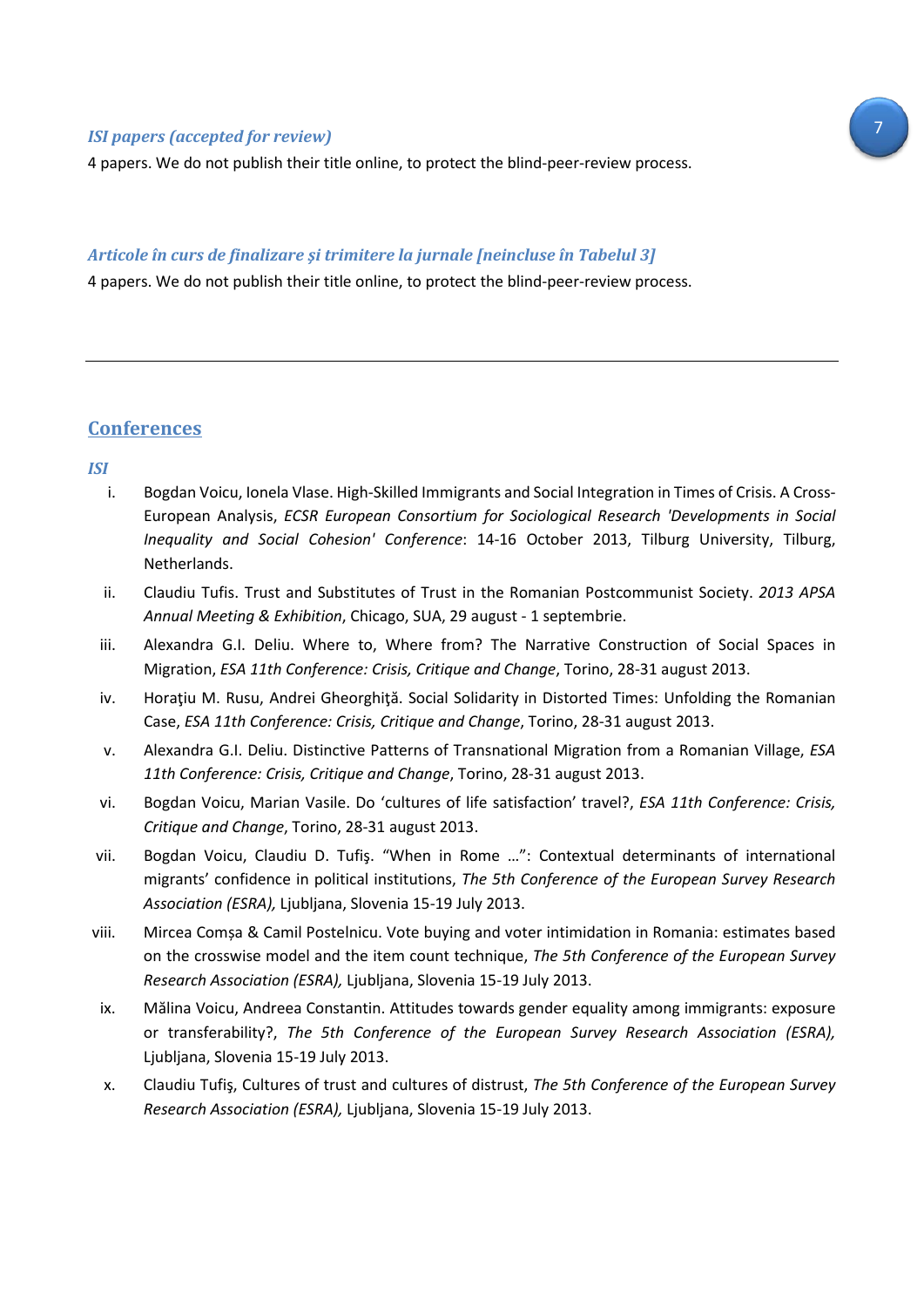#### *Others*

- i. Bogdan Voicu. On values change under the influence of international migration, *LCSR's 3rd International Annual Research Conference: "Cultural and Economic changes under cross-national perspective"*, Higher School of Economics, Moscow, November 12-17, 2013.
- ii. Horatiu Rusu, Andrei Gheorghită. Cheltuieli publice și solidaritate socială în România, *Conferinta* Anuala a ULBS de Sociologie și Asistență socială, desfășurată la Universitatea "Lucian Blaga" din Sibiu, Sibiu, 11-12 octombrie 2013.
- iii. Bogdan Voicu, Mircea Comşa. Immigrants' Participation in Voting: Exposure, Resilience, and Transferability, *EUROLAB user meeting*, GESIS-Leibtnitz Institute for Social Sciences, Köln, 11 October 2013.
- iv. Mircea Comșa, Claudiu Tufiș. Reassessing the effect of economic conditions on support for democracy: Evidence from the 2009-2013 Romanian Election Study panel. *Values, Crisis, and Democracy*, GESIS-Leibtnitz Institute for Social Sciences, Köln, 26-27 September 2013.
- v. Bogdan Voicu, Marian Vasile. Do 'cultures of life satisfaction' travel?, *joint EVS/University of Montenegro workshop "The Future of Values Studies. Methodological and substantive issues"*, Bar (Montenegro) 13/14 September 2013.
- vi. Bogdan Voicu, Mălina Voicu. Political participation and gender beliefs: An analysis of 41 countries, *3rd LCSR Summer School on "Multilevel Confirmatory Factor Analysis (MCFA) and Multilevel Structural Equation Modeling (MSEM) in MPLUS",* August 18-30, 2013, St. Petersburg, Russia.
- vii. Horaţiu Rusu. Determinanți ai solidarității în România, *Conferința națională a SSR, "Provocări sociale: instituții valori, tendințe"*, desfășurată la Universitatea Alexandru Ioan Cuza din Iași, 16-18 mai 2013 cu o lucrare intitulată.
- viii. Mălina Voicu, Bogdan Voicu. Political participation and gender beliefs: An analysis of 41 countries, *joint conference of the World Values Survey Association and Arab Barometer, "The Rise in Public Engagement: The Region and the World"*, 17-21 March 2013, Doha.
- ix. Bogdan Voicu. Priming Effects in Measuring Life Satisfaction, *GESIS Forschungseminar*, Köln, 6.03.2013.
- x. Monica Şerban (2013). Linking the East and the West of Europe: Romanian migration to Spain, *International Conference Les arpenteurs du temps: recompositions spatiales, sociales et politiques dans les Balkans contemporains*, CERI Science Po, Paris, 23 ianuarie, 2013

# **Annex: List of publications and presentations in conferences for 2012**

## *ISI papers*

- 1. Bogdan Voicu, Monica Şerban. 2012. Immigrant participation in voluntary associations across Europe, *Journal of Ethnic and Migration Studies* 38(10): 1569-1587. [JCR impact factor (5 years): 1.424]
- 2. Mălina Voicu, Ioana Alexandra Rusu. 2012. Immigrants' membership in civic associations: why are some immigrants more active than others?. *International Sociology*, 27(6): 788 – 806. [2011 Impact Factor: 0.734]

#### *Books*

Claudiu Tufiş. 2012. *Learning Democracy and Market Economy in Post-Communist Romania*, Iași: Institutul European Press.